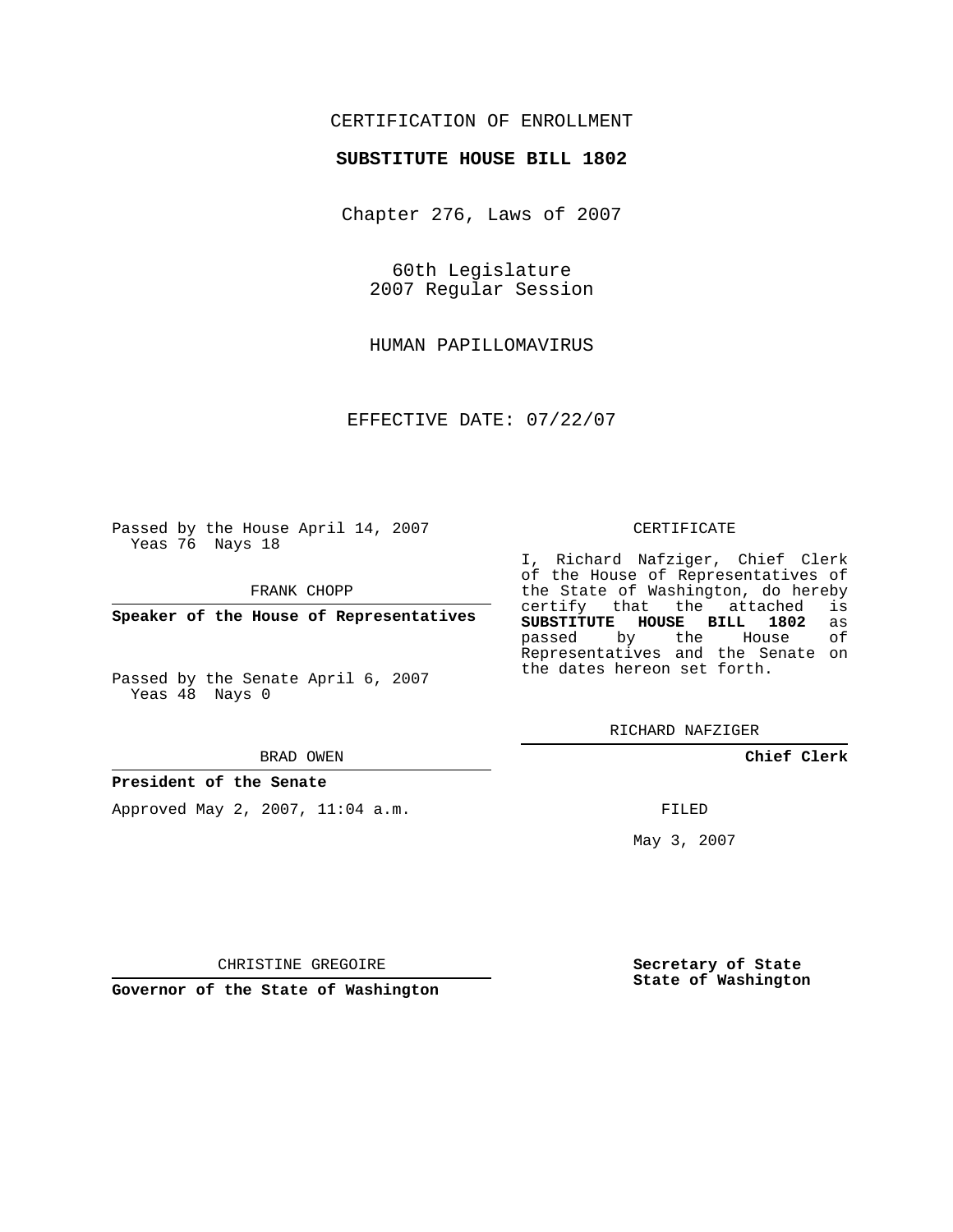# **SUBSTITUTE HOUSE BILL 1802** \_\_\_\_\_\_\_\_\_\_\_\_\_\_\_\_\_\_\_\_\_\_\_\_\_\_\_\_\_\_\_\_\_\_\_\_\_\_\_\_\_\_\_\_\_

\_\_\_\_\_\_\_\_\_\_\_\_\_\_\_\_\_\_\_\_\_\_\_\_\_\_\_\_\_\_\_\_\_\_\_\_\_\_\_\_\_\_\_\_\_

### AS AMENDED BY THE SENATE

Passed Legislature - 2007 Regular Session

# **State of Washington 60th Legislature 2007 Regular Session**

**By** House Committee on Health Care & Wellness (originally sponsored by Representatives Darneille, Kenney, Dickerson, Hankins, Linville, Cody, Roberts, Appleton, Schual-Berke, Walsh, Santos, Wallace, Haigh, Simpson, Green, Clibborn, Warnick, Rolfes, Morrell, Pettigrew, Bailey, Lantz, Eddy, Sommers, Kessler, Kagi, Skinner, McDonald, Chase, Hudgins, Hasegawa, Pedersen, Ericks, Goodman and Moeller)

READ FIRST TIME 02/16/07.

 1 AN ACT Relating to information about the human papillomavirus 2 disease and vaccine; and amending RCW 28A.210.080.

3 BE IT ENACTED BY THE LEGISLATURE OF THE STATE OF WASHINGTON:

 4 **Sec. 1.** RCW 28A.210.080 and 2005 c 404 s 1 are each amended to 5 read as follows:

 (1) The attendance of every child at every public and private school in the state and licensed day care center shall be conditioned upon the presentation before or on each child's first day of attendance at a particular school or center, of proof of either (a) full immunization, (b) the initiation of and compliance with a schedule of immunization, as required by rules of the state board of health, or (c) a certificate of exemption as provided for in RCW 28A.210.090. The attendance at the school or the day care center during any subsequent school year of a child who has initiated a schedule of immunization shall be conditioned upon the presentation of proof of compliance with the schedule on the child's first day of attendance during the subsequent school year. Once proof of full immunization or proof of completion of an approved schedule has been presented, no further proof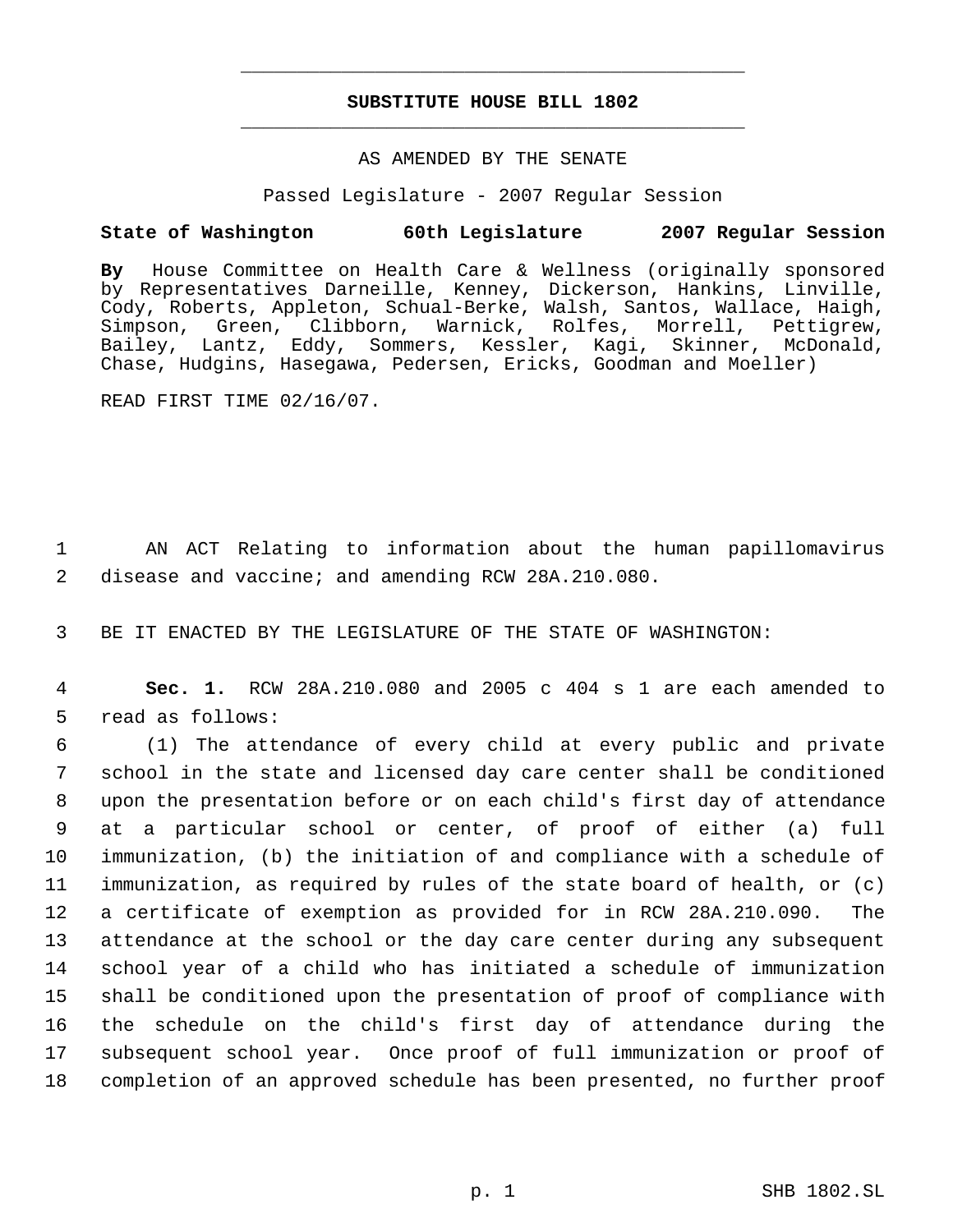shall be required as a condition to attendance at the particular school or center.

 (2)(a) Beginning with sixth grade entry, every public and private school in the state shall provide parents and guardians with information about meningococcal disease and its vaccine at the beginning of every school year. The information about meningococcal disease shall include:

 (i) Its causes and symptoms, how meningococcal disease is spread, and the places where parents and guardians may obtain additional information and vaccinations for their children; and

 (ii) Current recommendations from the United States centers for disease control and prevention regarding the receipt of vaccines for meningococcal disease and where the vaccination can be received.

 (b) This subsection shall not be construed to require the department of health or the school to provide meningococcal vaccination to students.

 (c) The department of health shall prepare the informational materials and shall consult with the office of superintendent of public instruction.

(d) This subsection does not create a private right of action.

 (3)(a) Beginning with sixth grade entry, every public school in the state shall provide parents and guardians with information about human papillomavirus disease and its vaccine at the beginning of every school year. The information about human papillomavirus disease shall include:

26 (i) Its causes and symptoms, how human papillomavirus disease is 27 spread, and the places where parents and guardians may obtain 28 additional information and vaccinations for their children; and

 (ii) Current recommendations from the United States centers for disease control and prevention regarding the receipt of vaccines for human papillomavirus disease and where the vaccination can be received. (b) This subsection shall not be construed to require the

 department of health or the school to provide human papillomavirus vaccination to students.

 (c) The department of health shall prepare the informational materials and shall consult with the office of the superintendent of public instruction.

(d) This subsection does not create a private right of action.